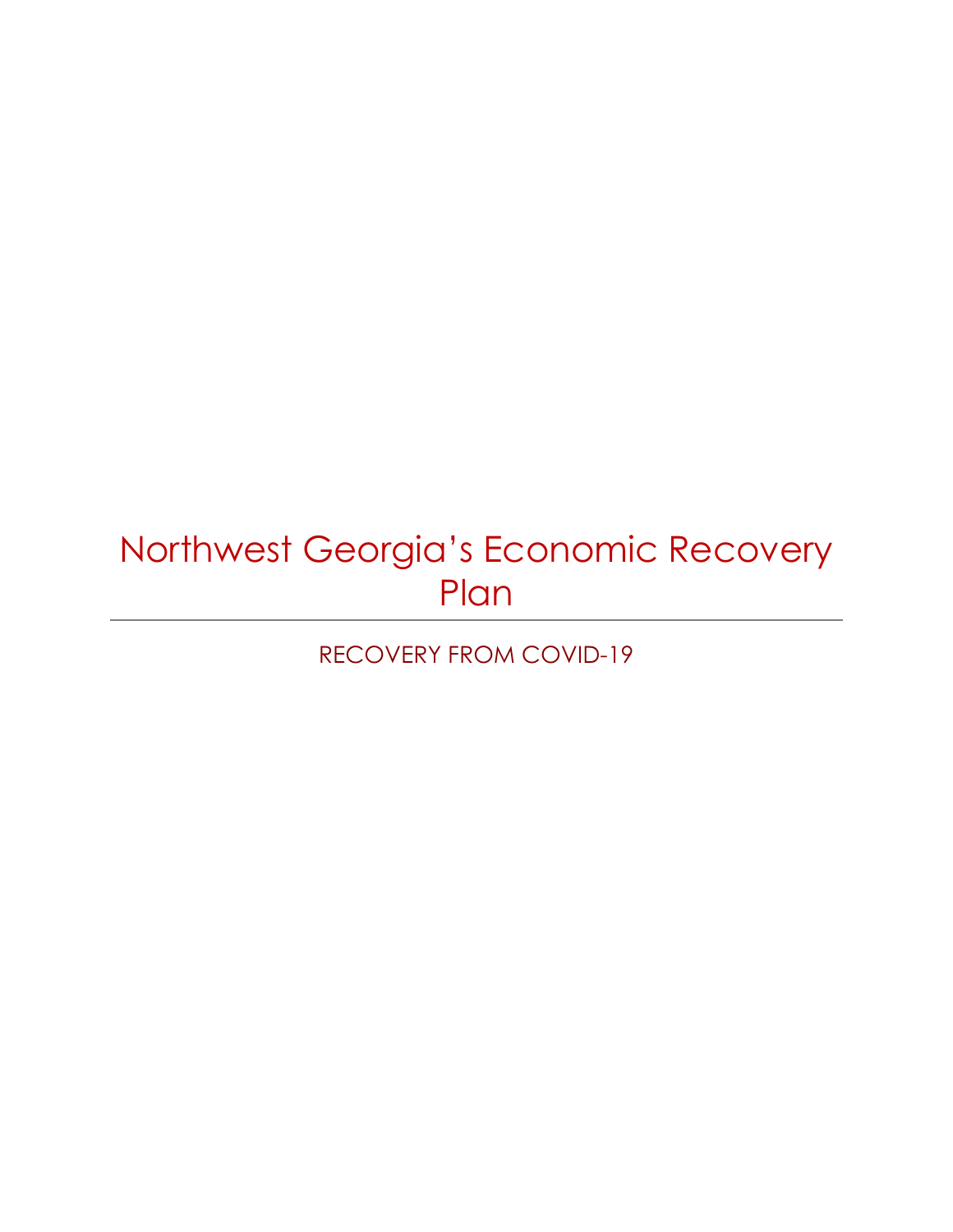## Contents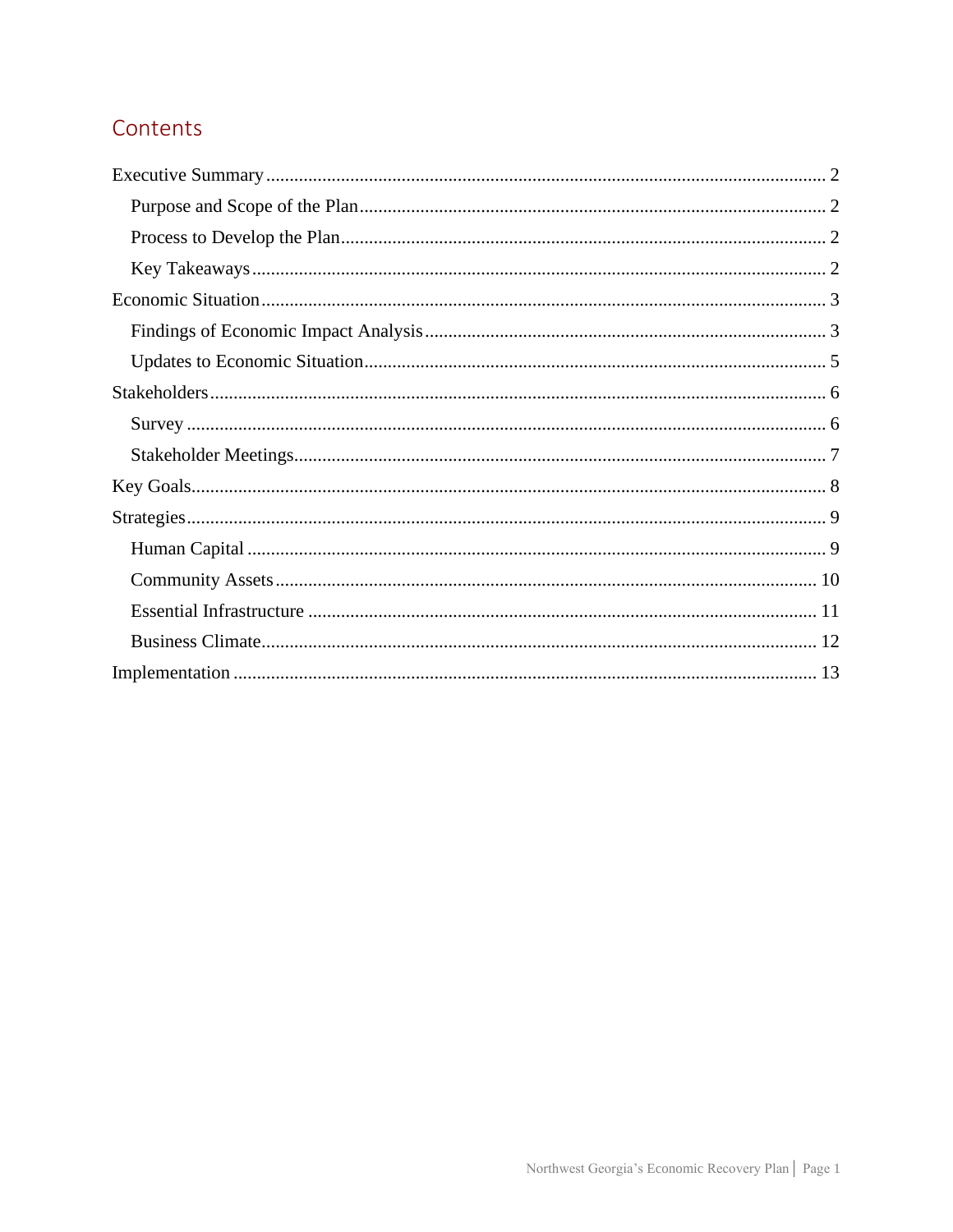## <span id="page-2-0"></span>**Executive Summary**

#### <span id="page-2-1"></span>**Purpose and Scope of the Plan**

The purpose of the plan is to help the region recover from the COVID-19 Pandemic and to give direction to the cities and counties within the region. The plan was funded by an EDA Cares Act Grant awarded to the Northwest Georgia Regional Commission. The plan is intended to last 1-3 years and is intended for the fifteen counties that are part of the fifteen-county area that the Northwest Georgia Regional Commission assists.

#### <span id="page-2-2"></span>**Process to Develop the Plan**

The plan was developed based on feedback from a survey sent out to the various local economic departments, development authorities, and chambers of commerce and with stakeholder meetings held with representatives from the various counties and with regional economic development partners.

#### <span id="page-2-3"></span>**Key Takeaways**

- The Economic Impact Analysis found that the region, particularly its manufacturing and food services sectors, were badly harmed by the COVID-19 pandemic
- Updated data indicates that the region has largely recovered, with unemployment back to pre-pandemic levels or lower, with Manufacturing and Accommodations and Food Services remaining the sectors with the most unemployment claims.
- The survey conducted found that workforce development and economic assistance (in particular information about existing economic assistance) were the key ways to help the region recover
- The stakeholder meetings found that getting workers back to work and addressing affordable housing were the key ways to help the region recover
- The plan emphasizes increasing the number of skilled workers, tourism, quality of life, affordable housing, infrastructure, supply chain, small businesses, regional competitiveness, and business advice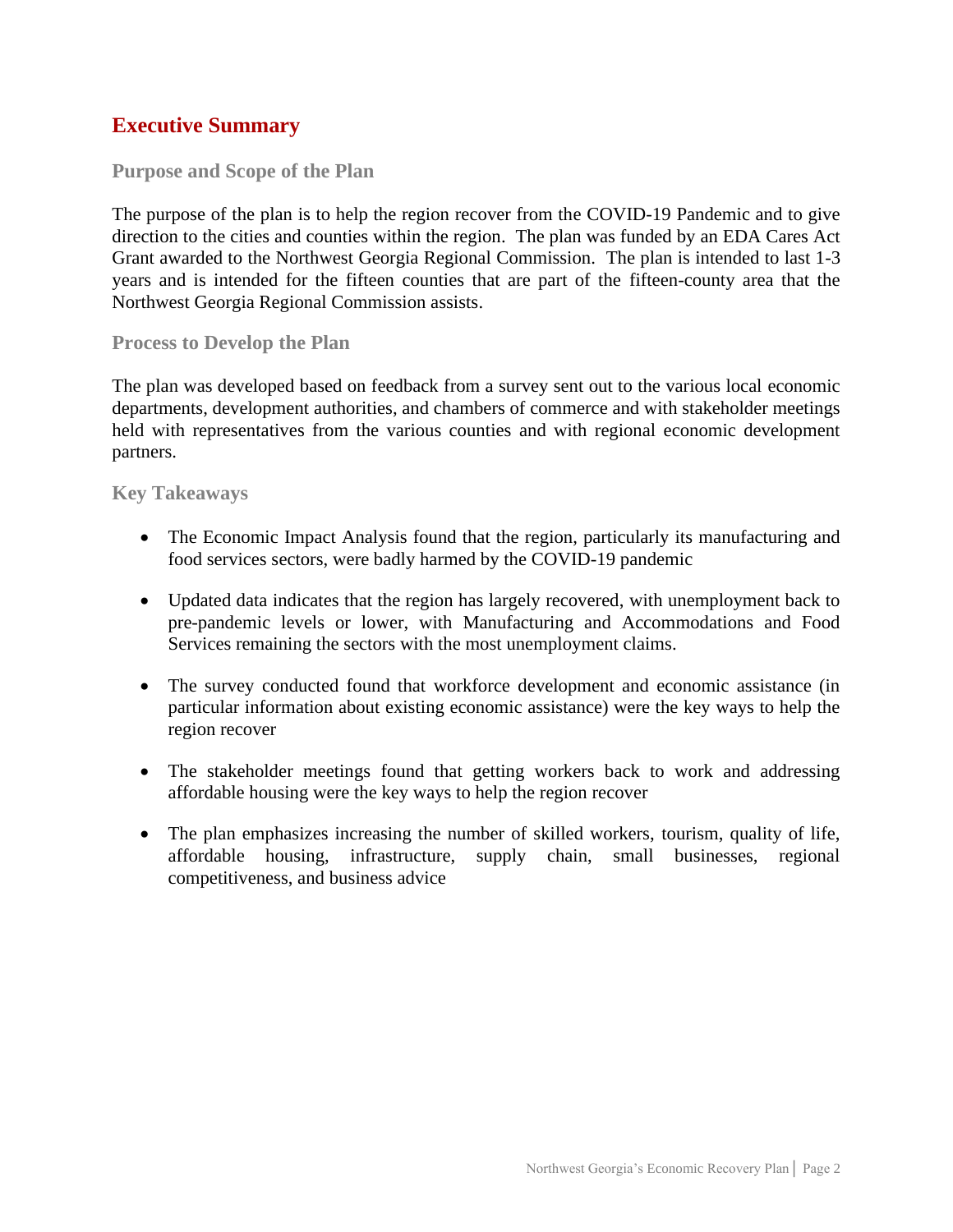## <span id="page-3-0"></span>**Economic Situation**

<span id="page-3-1"></span>**Findings of Economic Impact Analysis**

The Economic Impact Analysis provided a snapshot of the economic impact felt in the northwest Georgia region and individual counties from March to November 2020. It can be located on the Northwest Georgia Regional Commission website at [https://www.nwgrc.org/publications/nwgrc](https://www.nwgrc.org/publications/nwgrc-economic-impact-analysis-impact-of-covid-19-on-northwest-georgia/)[economic-impact-analysis-impact-of-covid-19-on-northwest-georgia/.](https://www.nwgrc.org/publications/nwgrc-economic-impact-analysis-impact-of-covid-19-on-northwest-georgia/)

- The Manufacturing Sector, which is the largest sector of the region's economy according to the Georgia Department of Labor Area Labor Profile for Northwest Georgia Regional Commission, was hit hard by COVID-19.
	- o According to the Demographic Atlas of the United States, all five of the counties with the highest weekly unemployment claims during the March  $7 -$  June 13 period when the pandemic hit hardest have Manufacturing as their largest sector.
	- o Manufacturing had significantly more weekly unemployment claims between March 1<sup>st</sup> and November 14<sup>th</sup>, 2020 than any other sector.



- $\circ$  The 2-digit NAICS Code industry sector that lost the most jobs between March 1<sup>st</sup> and November 14<sup>th</sup>, 2020 in 9 of the 15 counties was Manufacturing.
- The Food Services industry subsector of the economy was also hit hard.
	- o 12 of the region's 15 counties had Accommodations and Food Services as the largest or second-largest 2-digit NAICS Code industry sector in terms of weekly job claims between March  $1<sup>st</sup>$  and November  $14<sup>th</sup>$ , 2020.
	- o Food Services & Drinking Places was the 3-digit NAICS Code subsector that lost the most jobs between March 7 & June 13 for 10 of the region's 15 counties.
	- o Community leaders listed Food Services as the industry hit the hardest more commonly than any other industry in the Georgia Tech EDA University Center survey.
- As can be seen in Chart 1, the unemployment rate in the region peaked in April and had since gone down to a level slightly above what it was pre-pandemic. Seven of the 15 counties had at least 0.3% greater than pre-pandemic unemployment, all eight others were within  $\pm 0.03\%$ of pre-pandemic unemployment.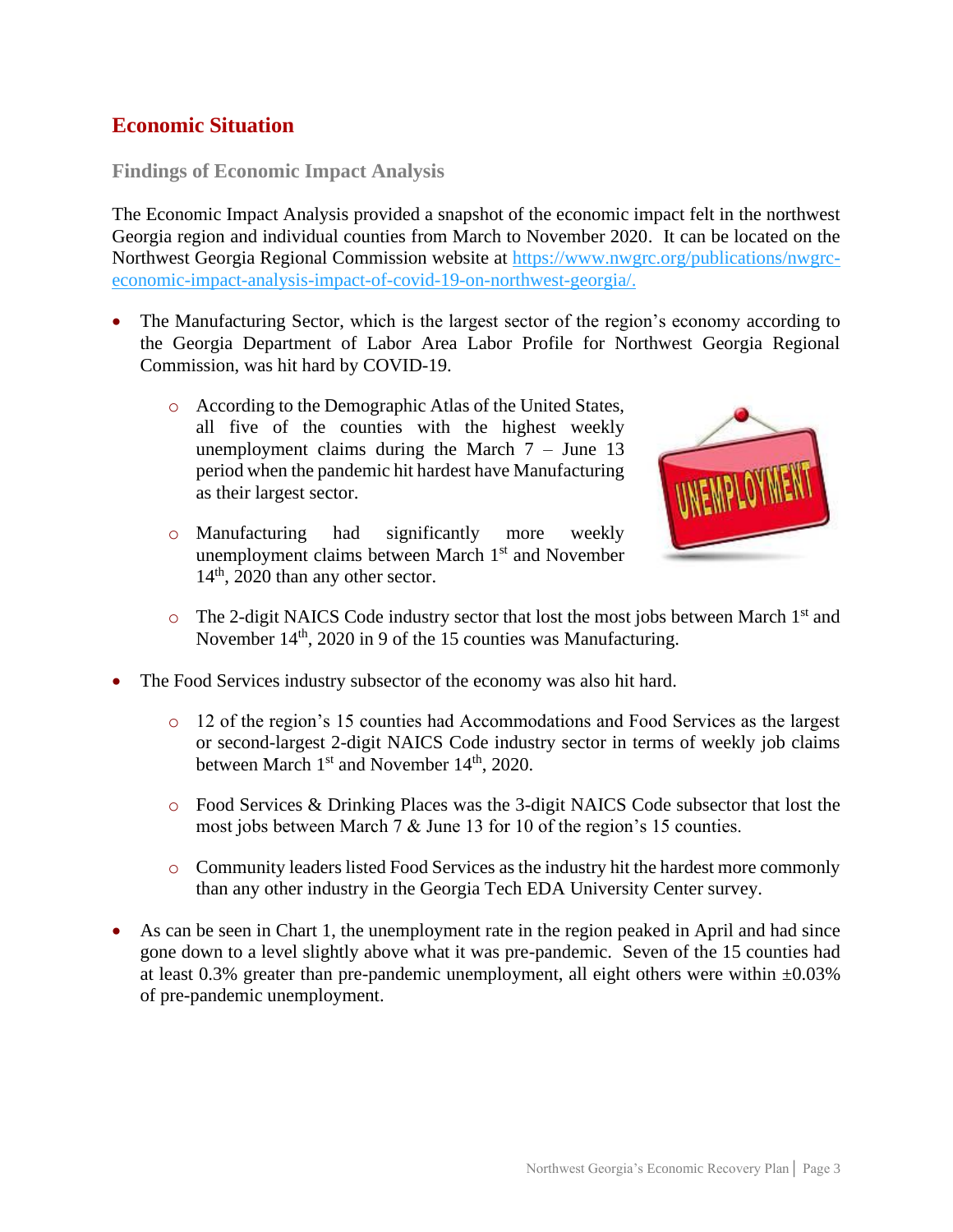

*Chart 1: 2020 Monthly Unemployment Rate, NWGA and Georgia*

*Source: Georgia Department of Labor, Monthly GA Unemployment Rates*

- Most of the region experienced more sales tax revenue in 2020 than in 2019 despite the pandemic.
- A survey conducted by Georgia Tech's EDA University Center found that businesses experienced significant revenue loss problems but that most unemployment due to the pandemic has already occurred. Community leaders and companies expressed that more assistance with finding ways to make revenue, more employee development, and more leadership development were needed for businesses. Community leaders indicated that business location, expansion, and relocation projects were either not affected or have resumed work.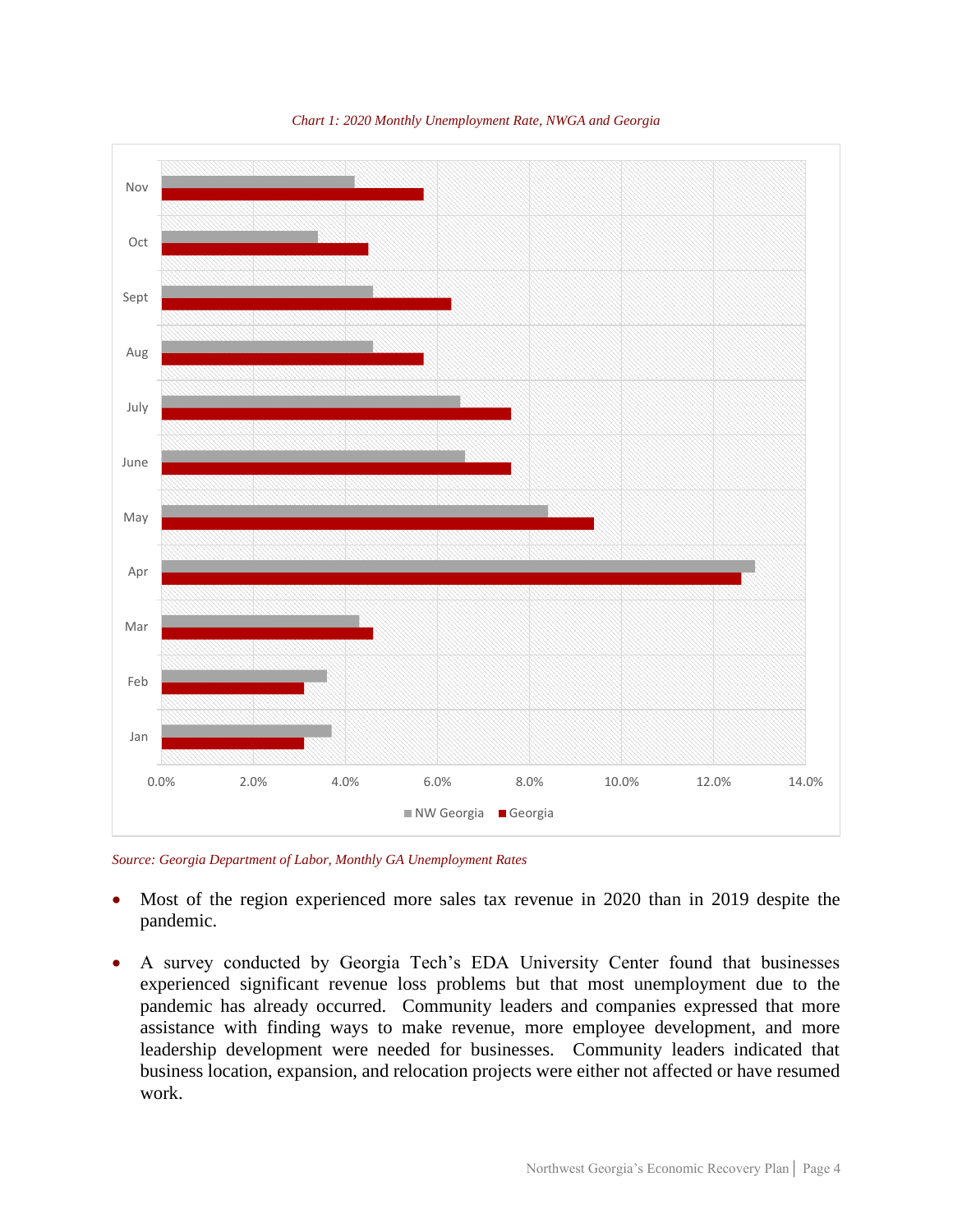#### <span id="page-5-0"></span>**Updates to Economic Situation**

- Manufacturing experienced by far the most regionwide claims of any 2-digit NAICS Code industry sector between November  $15<sup>th</sup>$ -June  $26<sup>th</sup>$  at  $28,711$  (37.47%), followed by Unclassified at 12,889 (16.82%) and Accommodations and Food Services at 10,679 (13.94%). Manufacturing also experienced the largest number of losses during this period for 10 of the region's 15 counties. Of the remaining five counties, three experienced the most unemployment claims in Unclassified and the remaining two counties experienced the most unemployment claims in Accommodations and Food Services.
- Textile Mills experienced by far the most unemployment claims of any 3-digit NAICS Code industry subsector between December  $27<sup>th</sup>$ -April  $17<sup>th</sup>$  at 11,843 (26.25%), followed by Food Services and Drinking Places at 5,754 (12.75%) and Unclassified at 5,151  $(11.42\%)$ .
- As can be seen in Chart 2, unemployment has dropped further in the region to 0.3% below pre-pandemic levels and has remained below the levels experienced by Georgia. Nine of the fifteen counties have unemployment levels 0.3% or more below where they were prepandemic, all six others were within  $\pm 0.03\%$  of pre-pandemic unemployment.





*Source: Georgia Department of Labor, Monthly GA Unemployment Rates*

• All fifteen counties have experienced more sales tax revenue in the first six months of 2021 than in the first six months of 2020 and the first five months of 2019. Whitfield County had by far the largest percentage increase compared to the first six months of 2020 at 74.68% due to the more than \$10,000,000 increase in SPLOST between the first six months of 2020 and the first six months of 2021.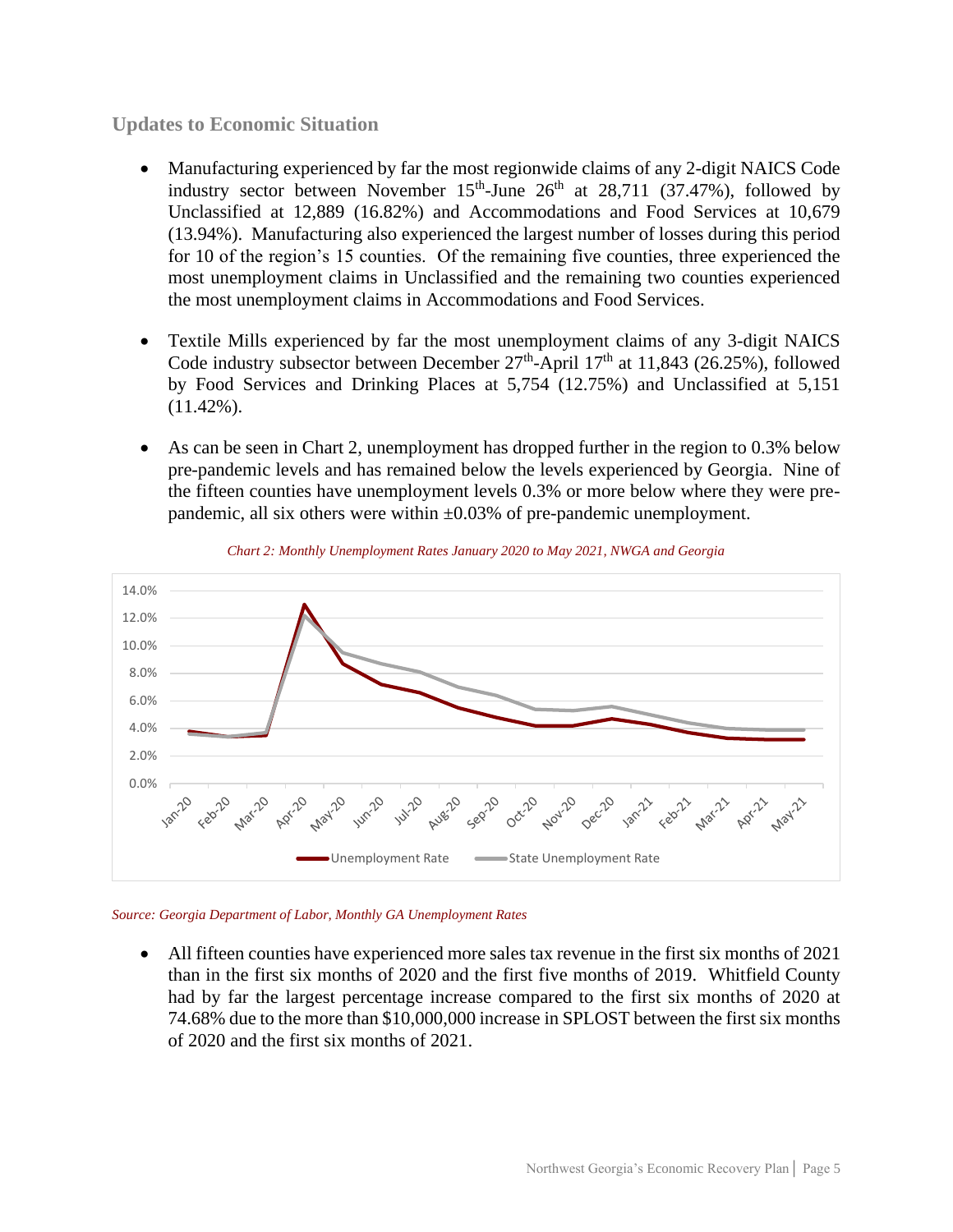## <span id="page-6-0"></span>**Stakeholders**

#### <span id="page-6-1"></span>**Survey**

A survey was conducted from April 29, 2021 to June 30, 2021. The purpose of this survey was to better understand what forms of aid are needed by the region's businesses, chambers of commerce, development authorities, and local governments for the recovery plan, and was sent out to members of chambers of commerce, development authorities, and local governments throughout the region.

One question in the survey asked respondents about the types of businesses that needed help, and allowed for multiple responses. The results of this question can be found in Chart 3. The types of businesses that received a majority of respondents stating that they needed help were Services at 83.3%, Retail at 60.0%, and Manufacturing at 56.7%.





Two more questions asked about the types of assistance that would be helpful, one allowed for multiple responses and a second that only allowed one response. For both questions, skill development and workforce training was the most common response, with 69.0% of respondents for the first question and 34.5% of the second question.

Three questions asked about what forms of assistance were needed, with the responses generally indicating that financial assistance (particularly information about what forms of financial assistance is out there), business assistance, and workforce development were the forms of assistance most needed.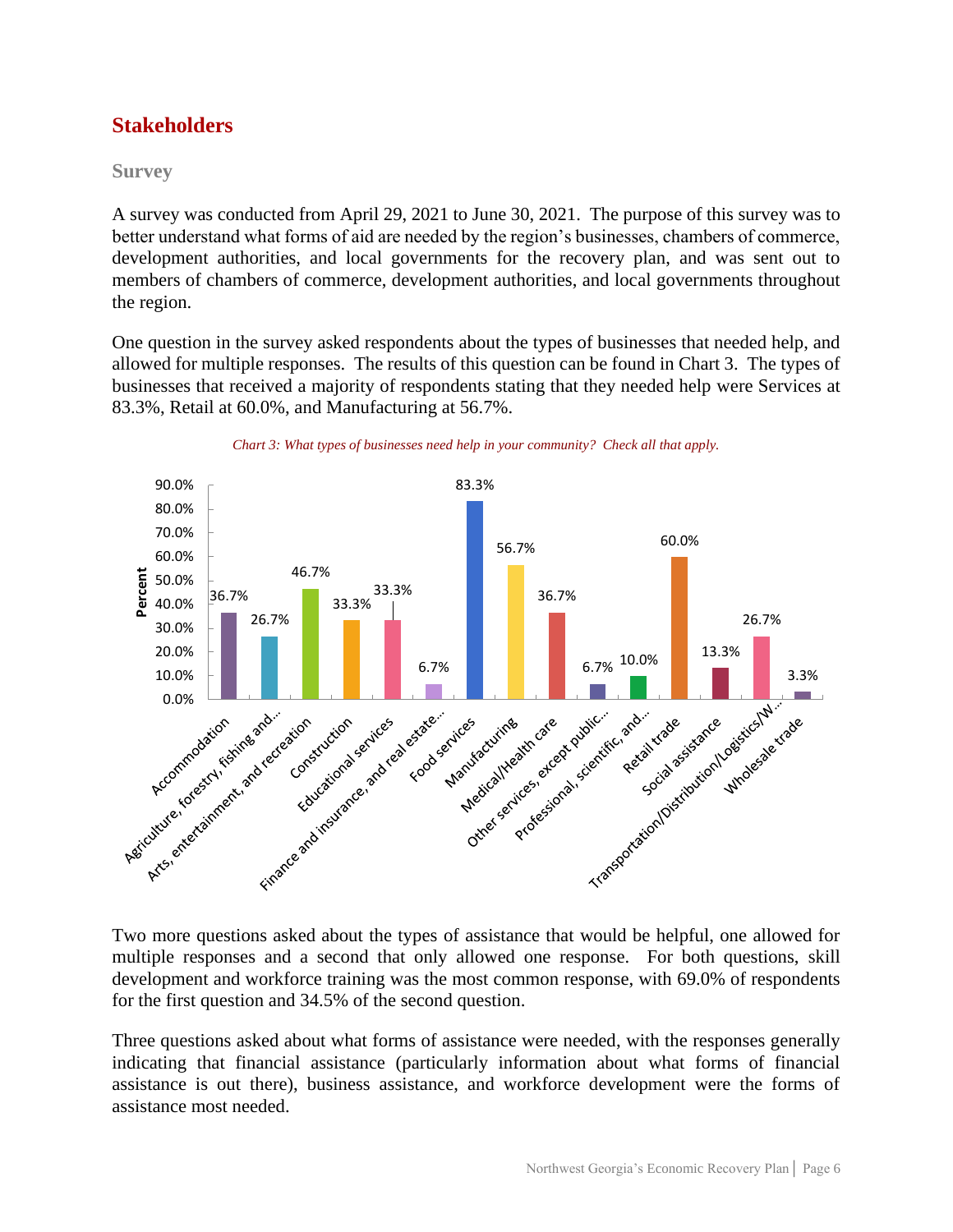#### <span id="page-7-0"></span>**Stakeholder Meetings**

Stakeholder meetings were held with several of the region's counties and an additional meeting was held with region-wide stakeholders to gain additional insight into what was needed to recover from the pandemic and what projects were planned or ongoing that could be included in this plan.

Chart 4 shows the percentage of meetings in which each sector brought up by at least one county as a sector among the most impacted by COVID-19. As can be seen, every county mentioned restaurants and half brought up Accommodations, Education, Health Care, and Manufacturing. This agrees with other results indicating that the Food Services and Manufacturing were hit hard by COVID-19.



*Chart 4: Percentage of County Stakeholder Meetings that Brought up Topic*

The stakeholder meetings with individual counties consistently found that the region needs to address the employee shortage and lack of affordable housing availability to recover. The meetings commonly found that restaurants and the supply chain were in need of aid, that the region also needs greater broadband availability, improved roads, and its supply chain issues fixed to recover.

The regional stakeholder meeting indicated that restaurants, lodging, attractions, manufactures (especially auto manufacturers) and retail (especially small retail) were the sectors of the region's economy most effected by COVID-19. In terms of sectors and businesses in need of aid and where efforts should be geared, our regional economic development partners indicated that small communities need help with how to spend ARPA money effectively given the lack of contractors and with prequalification, that manufactures need help with the supply chain and worker absenteeism, that there is a shortage of affordable childcare, and that support for children and teenagers with autism or learning disabilities is needed. Broadband, free tutoring, better grant messaging, employees, affordable housing, and supply chains were the topics addressed as being necessary for the region to recover.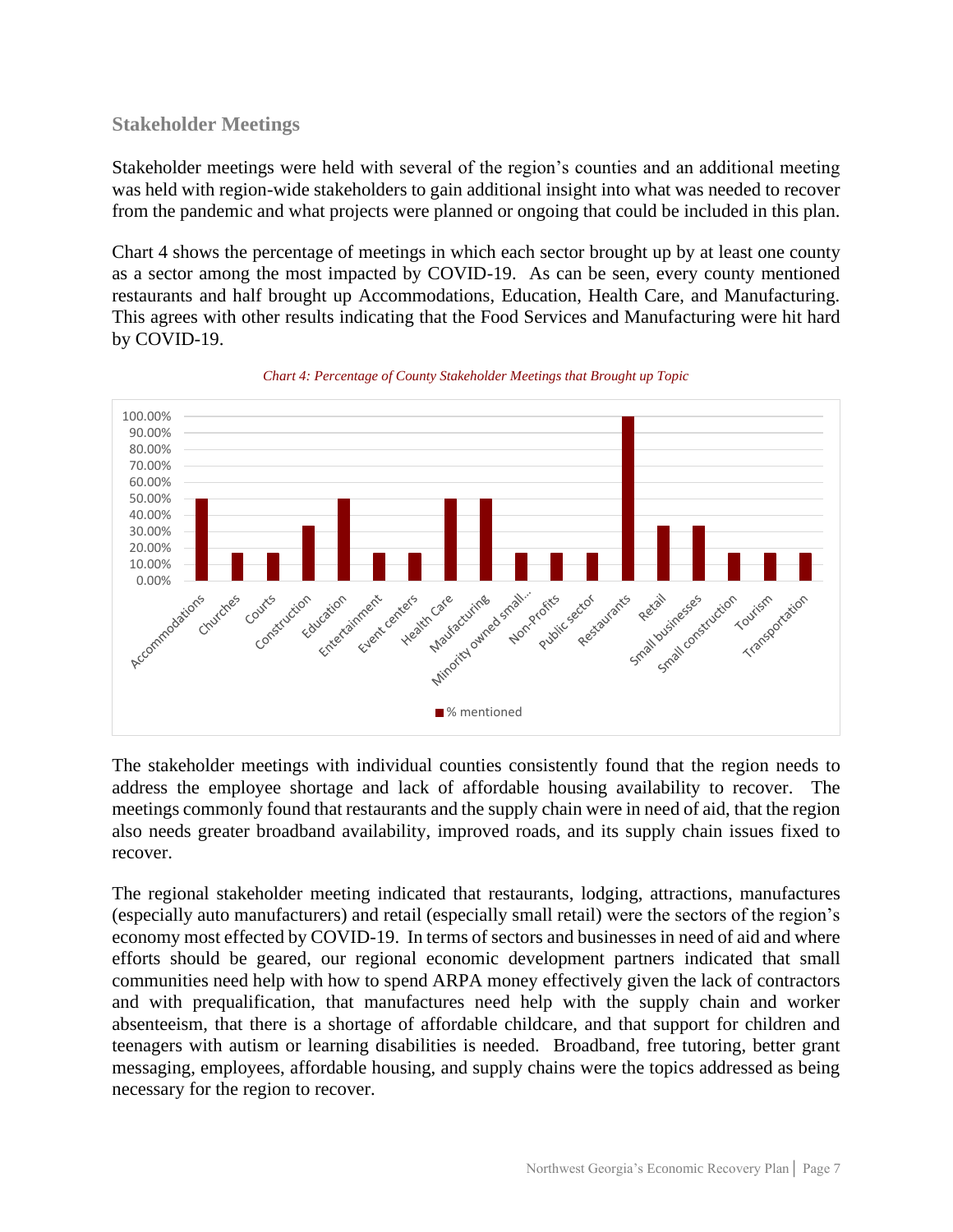## <span id="page-8-0"></span>**Key Goals**

Based on the needs and issues identified in the stakeholder meetings and in the region survey, NWGRC has developed goals for the region's economic recovery from the Covid19 Pandemic. These goals are presented in the four broad categories identified in Northwest Georgia's Economic Development Strategy (CEDS). In particular, this plan aims to improve the human capital of the region, increase community assets, improve essential infrastructure, and improve the business climate.

#### **Human Capital**

- 1. Increase number of skilled workers in the Region
- 2. Increase number of students entering the manufacturing field

#### **Community Assets**

- 1. Ensure that the tourism sector is safe and attractive
- 2. Enhance quality of life amenities in region
- 3. Ensure affordable housing is available to meet the needs of the workforce
- 4. Ensure that there is plentiful outdoor recreation and events available
- 5. Support downtowns and help the small businesses within thrive

#### **Essential Infrastructure**

- 1. Ensure have sufficient industrial property to meet needs
- 2. Remove transportation barriers to recovery
- 3. Increase coverage and accessibility of internet
- 4. Ensure communities have adequate basic infrastructure

#### **Business Climate**

- 1. Improve financial situation of small businesses
- 2. Enhance regional competitiveness
- 3. Assist businesses with obtaining advice on how to overcome the challenges they are facing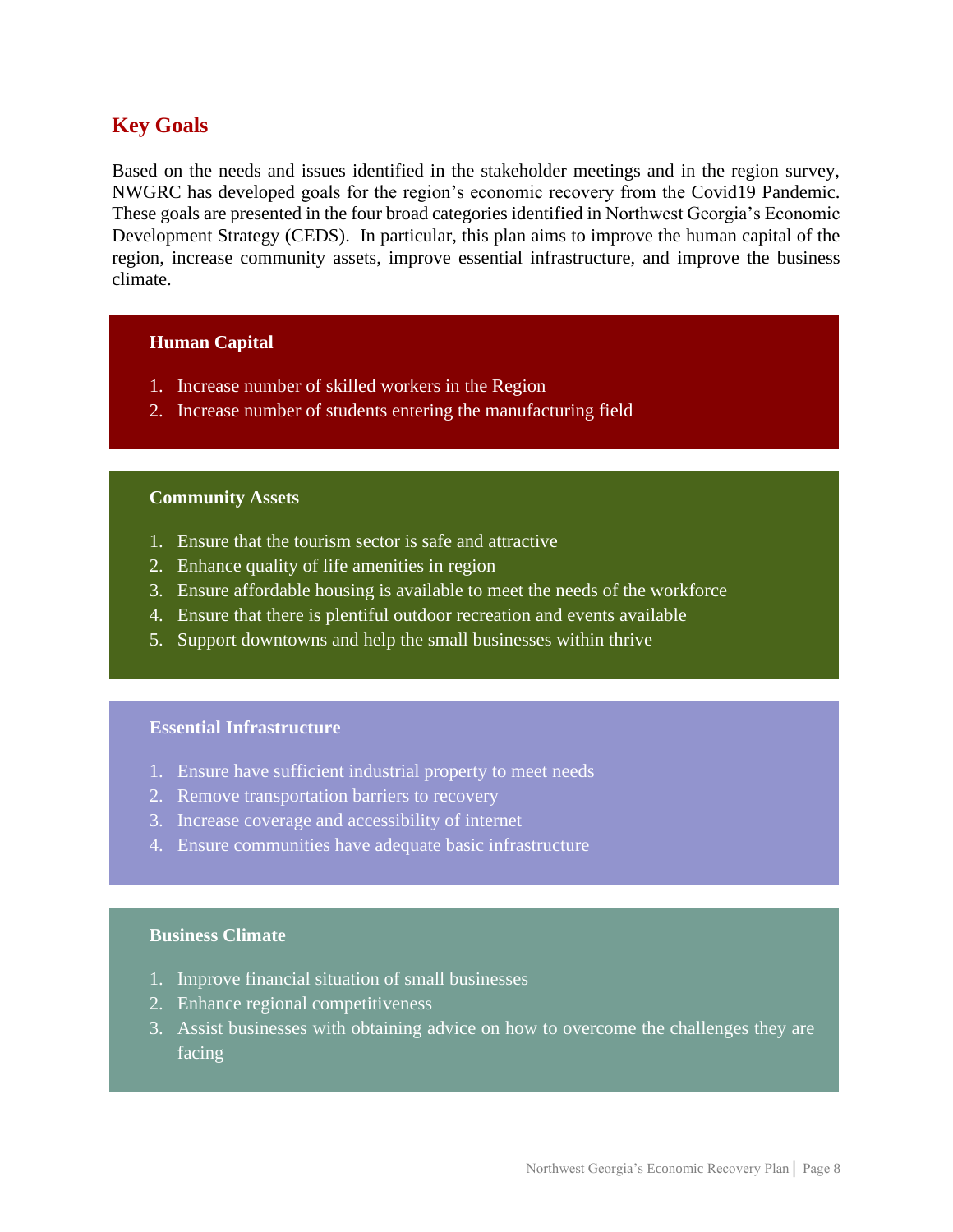## <span id="page-9-0"></span>**Strategies**

In consultation with economic development officials in our communities and our state partners, NWGRC has developed strategies to address the economic impacts associated with the Covid-19 pandemic. Not all strategies may be appropriate for each of the communities located in Northwest Georgia; however, each community in the region can find some strategies that are appropriate for their area. City and Counties are encouraged to target recovery funds and other resources to implement the following strategies to achieve their identified economic development goals. The following section provides the planned strategies to achieve the goals identified in the previous section.

#### <span id="page-9-1"></span>**Human Capital**

#### **I) Increase number of skilled workers in the Region.**

- 1. Apply for grants and target funding to increase workforce skills in the region; especially those skills needed in high demand careers.
- 2. Work with local colleges or university to establish short-term training programs for students based on feedback from employers, work with the local chamber of commerce to match employers to employees.
- 3. Market tuition assistance for students pursuing degrees in high demand areas.
- 4. Continue to invest in College and Career Academies. Ensure area high schools have facilities to support training in advance manufacturing *(such as Mechatronics / Robotics programs and Fab Labs)*.

#### **II) Increase number of students entering the manufacturing field**

- 1. Create or continue program to have industry representative glamorize manufacturing and provide information about opportunities in advanced manufacturing field.
- 2. Work with local chambers of commerce, development authorities, and employers to establish new apprenticeship opportunities for students wishing to enter the manufacturing and advanced manufacturing fields.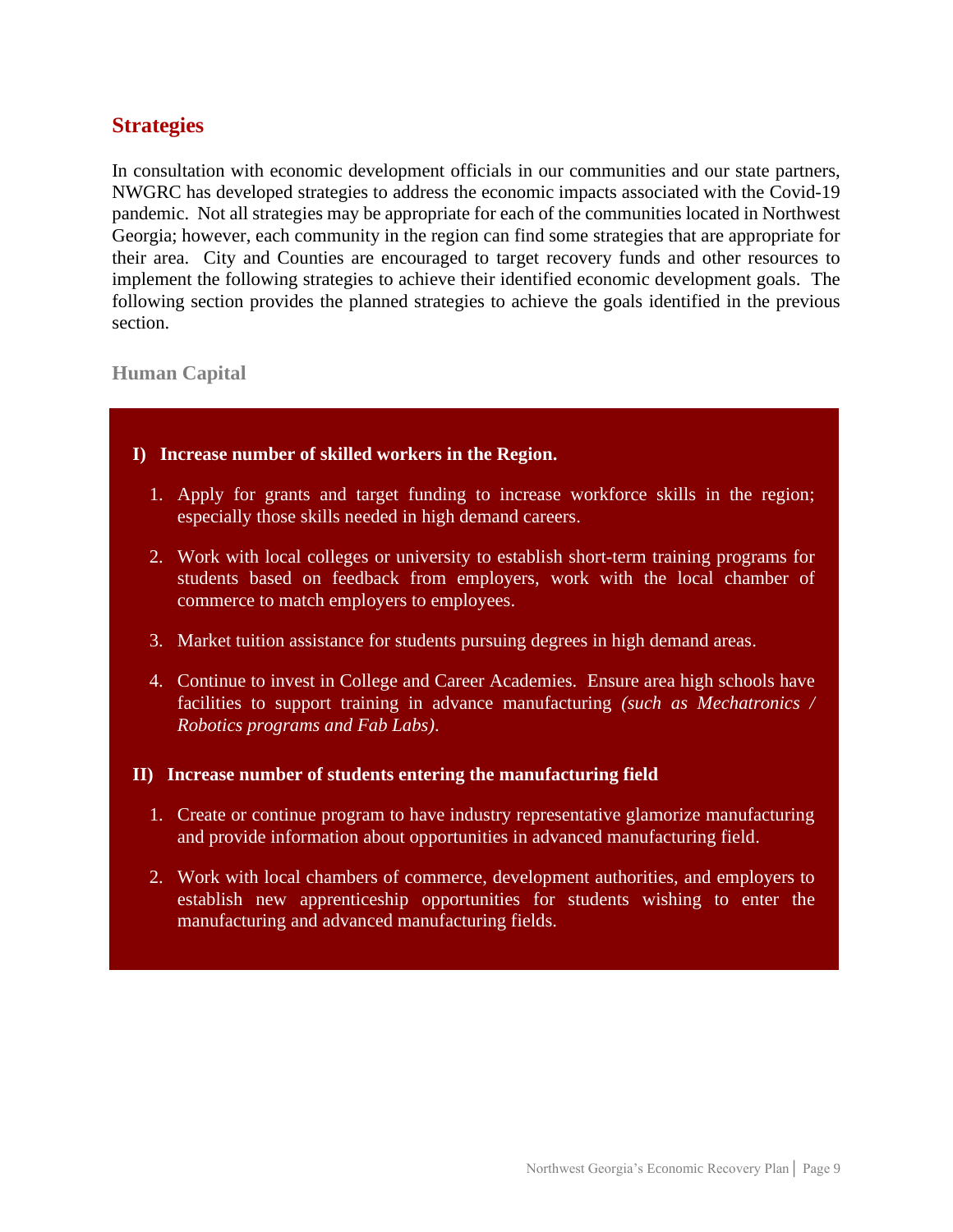#### <span id="page-10-0"></span>**Community Assets**

#### **I) Ensure that the tourism sector is safe and attractive**

- 1. Apply for grants to support tourism product development and encourage visitation to the region.
- 2. Promote tourist attractions in the region; especially those that synergizes well with one another *(ex. folk art attractions, outdoor activities, or agritourism)*.

#### **II) Enhance quality of life amenities in region**

- 1. Apply for arts and cultural grants to support theaters, museums, events, and festivals.
- 2. Implement placemaking activities in each community

#### **III) Ensure affordable housing is available to meet the needs of the workforce**

- 1. Develop a community housing plan and participate in housing programs such as the Georgia Initiative for Community Housing (GICH).
- 2. Apply for grants and programs intended to increase affordable housing and/or improve substandard housing *(ex. CDBG, CHIP, and LIHTC)*.
- 3. Market programs intended for individuals to improve existing housing or to become homeowners.

#### **IV) Ensure that there is plentiful outdoor recreation and events available**

- 1. Apply for grants to develop and renovate outdoor recreation facilities.
- 2. Apply for grants to support recreational trails and trail-related facilities.
- 3. Construct picnic benches and other facilities in parks to increase utilization.
- 4. Develop blue ways and natural trails to provide outdoor recreation opportunities and encourage tourism to the area.

#### **V) Support downtowns and help the small businesses within thrive**

- 1. Engage in placemaking and beautification projects in downtowns.
- 2. Conduct study of traffic flow/pedestrian safety/streetscaping/parking in downtown areas.
- 3. Construct and support downtown outdoor event centers and festivals.
- 4. Encourage local downtown development association(s) to collaborate with other DDA's in the region to recreate informal regional association to provide opportunity for advice.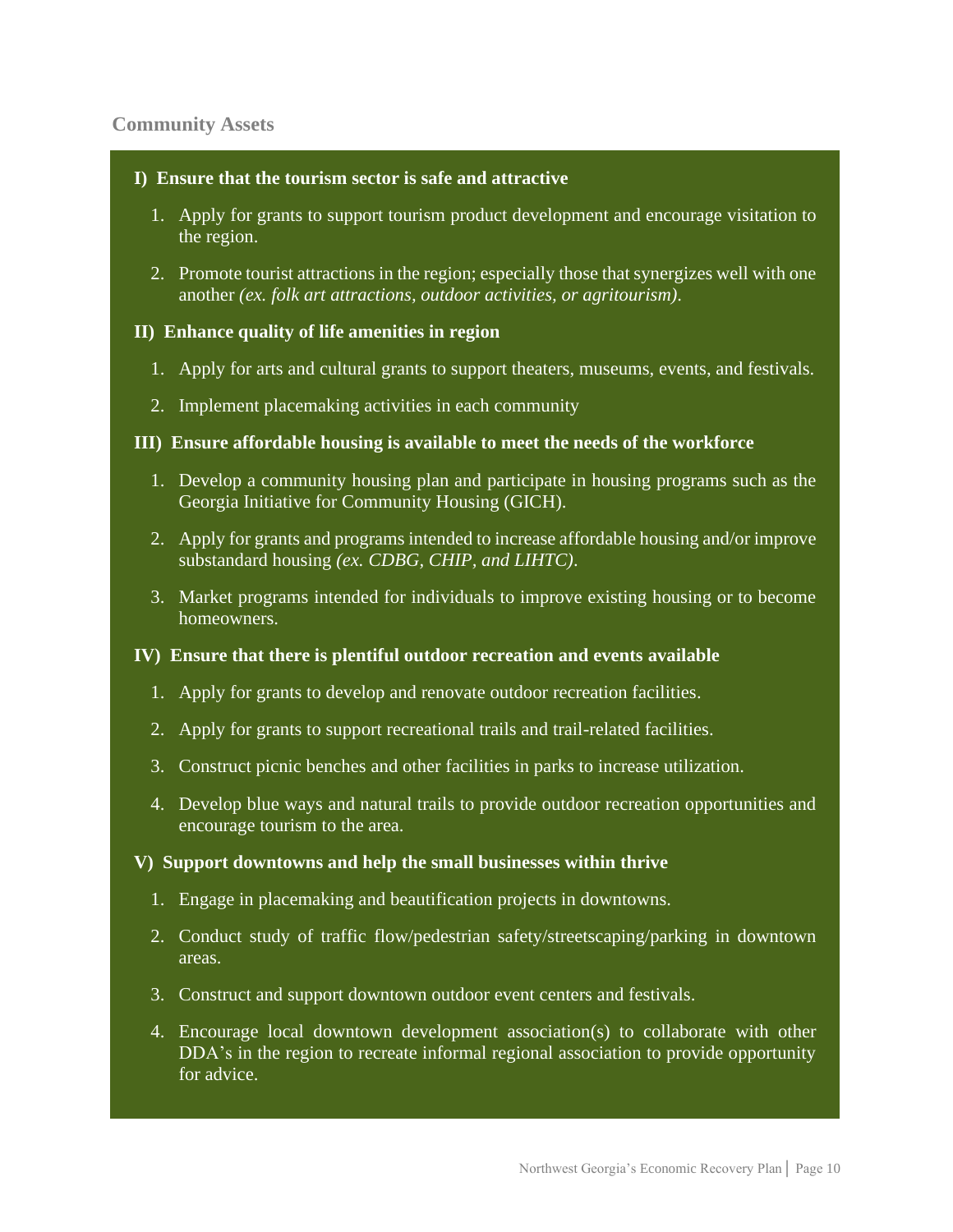#### <span id="page-11-0"></span>**Essential Infrastructure**

#### **I) Ensure have sufficient industrial property to meet needs**

- 1. Market existing industrial properties and ensure an up-to-date inventory of available property is completed for each County.
- 2. Develop industrial parks and associated infrastructure where needed.

#### **II) Remove transportation barriers to recovery**

- 1. Consider expansion of public transit in urbanized areas to ensure workers are able to travel to jobs.
- 2. Apply for grants to improve transportation infrastructure, including bicycle and pedestrian facilities.

#### **III) Increase coverage and accessibility of internet**

- 1. Provide free Wi-Fi in public spaces; ensure complete coverage of downtown areas.
- 2. Achieve Broadband Ready Community status.
- 3. Apply for grants to improve high-speed internet access. Internet access projects should not only consider availability of internet access, but also affordability.

#### **IV) Ensure communities have adequate basic infrastructure**

- 1. Ensure availability and capacity of infrastructure is adequate to support anticipated economic growth.
- 2. Apply for grants and loans to improve all forms of traditional infrastructure as needed.
- 3. Prepare asset management and capital improvement plans for water and sewerage systems to ensure the long-term viability of these utilities.
- 4. Examine critical infrastructure to confirm redundancy and maintenance is adequate to ensure the resiliency of the system. Ensure water systems are interconnected to provide redundancy in the systems.
- 5. Construct reservoir to help address concerns about continuing droughts and irregular water needs of some companies where needed.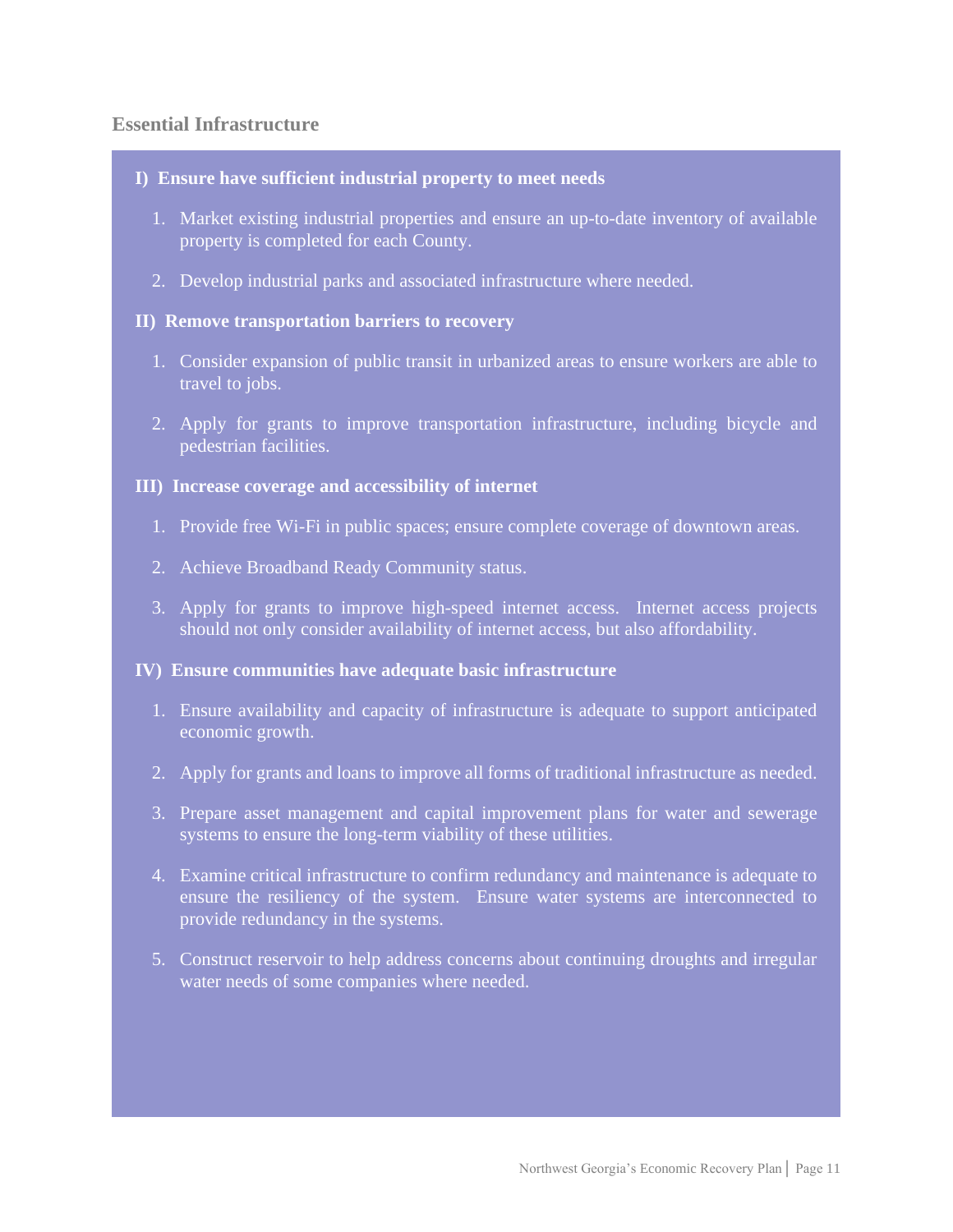#### <span id="page-12-0"></span>**Business Climate**

#### **I) Improve financial situation of small businesses**

- 1. Market small business grants/loans.
- 2. Support programs that provide access to capital for small businesses recovering from the pandemic and for entrepreneurs, start-up companies, and innovative expansions that focus on emerging markets. Advertise RLF programs, including the program offered by NWGRC.
- 3. Create or continue program to provide short-term parking spaces for online ordering.
- 4. Create or continue diversity programs to provide resources to minority owned businesses.

#### **II) Enhance regional competitiveness**

- 1. Develop Business Centers to act as incubators and accelerators providing business development services and space for entrepreneurs in the region to aid with entrepreneurship and innovation.
- 2. Apply for Rural Zone status to encourage new businesses and investments in the Region's downtown areas.
- 3. Update zoning regulations to facilitate reuse of vacant or underutilized commercial properties

#### **III) Assist businesses with obtaining advice on how to overcome the challenges they are facing**

- 1. Provide needed advice/support
	- a. Educate businesses about existing tax incentives and resources (Job Tax Credit, State Quality Job Tax Credit, CARES Act funding, etc.)
	- b. Host workshops to provide advice for small businesses
	- c. Provide advice on identifying new customer segments
	- d. Provide advice on identifying new revenue models
- 2. Develop a website advertising resources to help businesses recover from the pandemic (grants/loans, technical support, etc.)